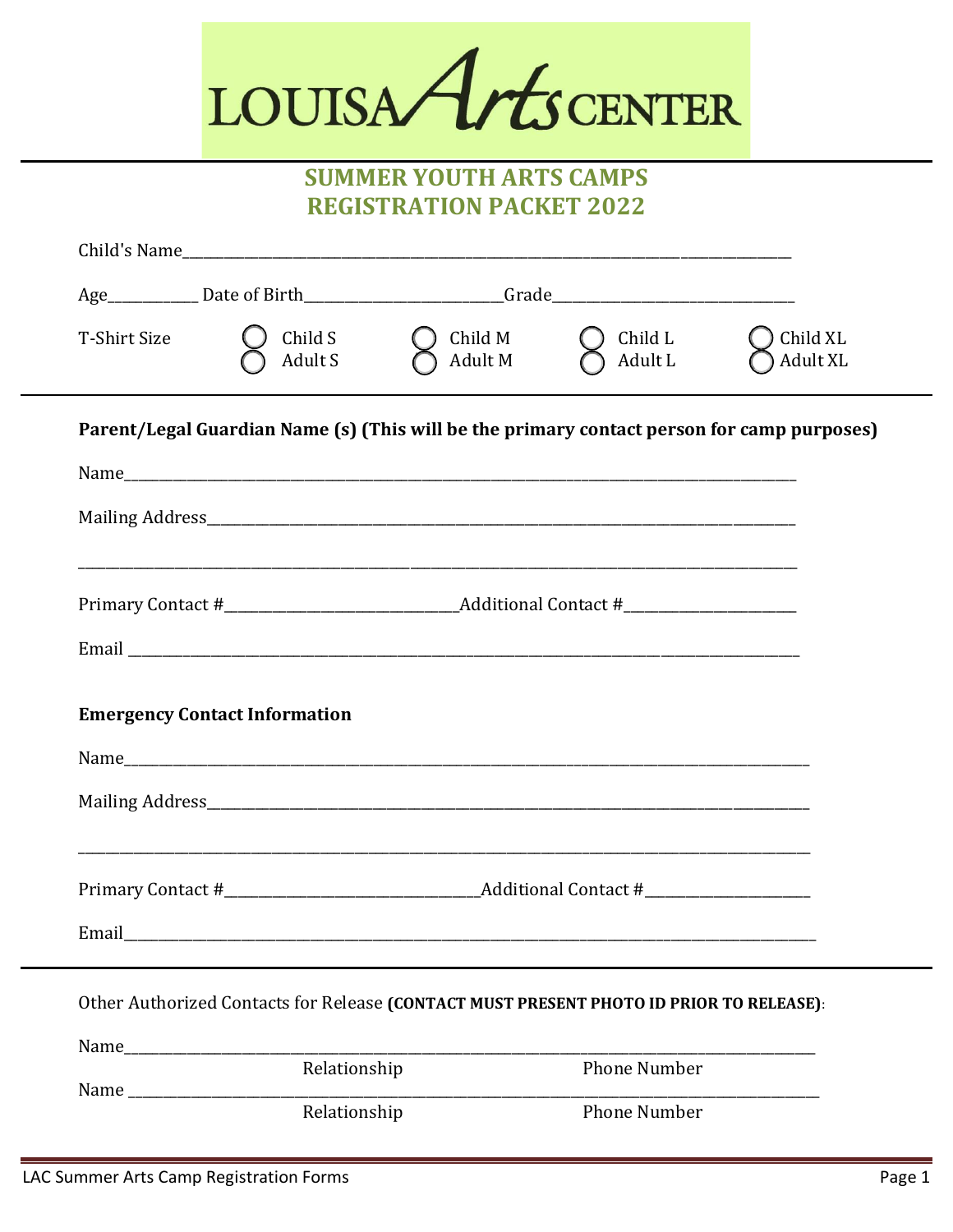| Please check the camp(s) in which you are registering for                                                                                                                                                   |                                                                                 |  |  |  |  |
|-------------------------------------------------------------------------------------------------------------------------------------------------------------------------------------------------------------|---------------------------------------------------------------------------------|--|--|--|--|
| Camp fees include t-shirt, supplies, and a snack each day.                                                                                                                                                  |                                                                                 |  |  |  |  |
|                                                                                                                                                                                                             |                                                                                 |  |  |  |  |
| - 11<br>Grades $K - 2$<br>Week 1: M-F (9:00 - 11:30am)<br>Week 2: M-W (9:00-11:30am)<br>Th-F (9:00am-3:00pm)<br>Students meeting $9:00$ am $-3:00$ pm must bring a bagged lunch with them (please no nuts). | Grades $3 - 8$<br>Week 1: M-F (12:30 - 3:00pm)<br>Week 2: M-F (9:00am - 3:00pm) |  |  |  |  |
| Performance: June 17, 2022 at 6:00-6:30pm                                                                                                                                                                   |                                                                                 |  |  |  |  |
|                                                                                                                                                                                                             |                                                                                 |  |  |  |  |
| $\mathsf{L}$<br>Grades $4 - 8$<br>$M-F(9:00am-1:00pm)$<br>Performance: June 24, 2022 at 6:00-6:30pm                                                                                                         |                                                                                 |  |  |  |  |
|                                                                                                                                                                                                             |                                                                                 |  |  |  |  |
| Grades $3 - 5$<br>$M-W(1:00 - 2:30pm)$<br>Th-F $(1:00 - 4:00pm)$                                                                                                                                            | Grades $6 - 12$<br>$M-F(1:00-4:00pm)$                                           |  |  |  |  |
| Performance: July 1, 2022 at 6:00-6:30pm                                                                                                                                                                    |                                                                                 |  |  |  |  |
| Grades $2-6$<br>$M-F(9:00am-12:00pm)$<br>Final Art Show: July 15, 2022 (TIME: TBD)                                                                                                                          |                                                                                 |  |  |  |  |
|                                                                                                                                                                                                             |                                                                                 |  |  |  |  |
| П<br>Grades $3 - 8$<br>$M-F(9:00am-12:00pm)$<br>Performance: July 22, 2022 at 6:00-6:30pm                                                                                                                   |                                                                                 |  |  |  |  |
|                                                                                                                                                                                                             |                                                                                 |  |  |  |  |
| l I<br>Grades $7 - 12$<br>$M-W(1:00 - 4:00pm)$<br>Th-F $(9:00am - 4:00pm)$                                                                                                                                  |                                                                                 |  |  |  |  |
| <u>On Thursday and Friday, students must bring a bagged lunch with them (please no nuts).</u>                                                                                                               |                                                                                 |  |  |  |  |
| Performance: July 22, 2022 at 6:00-6:30pm                                                                                                                                                                   |                                                                                 |  |  |  |  |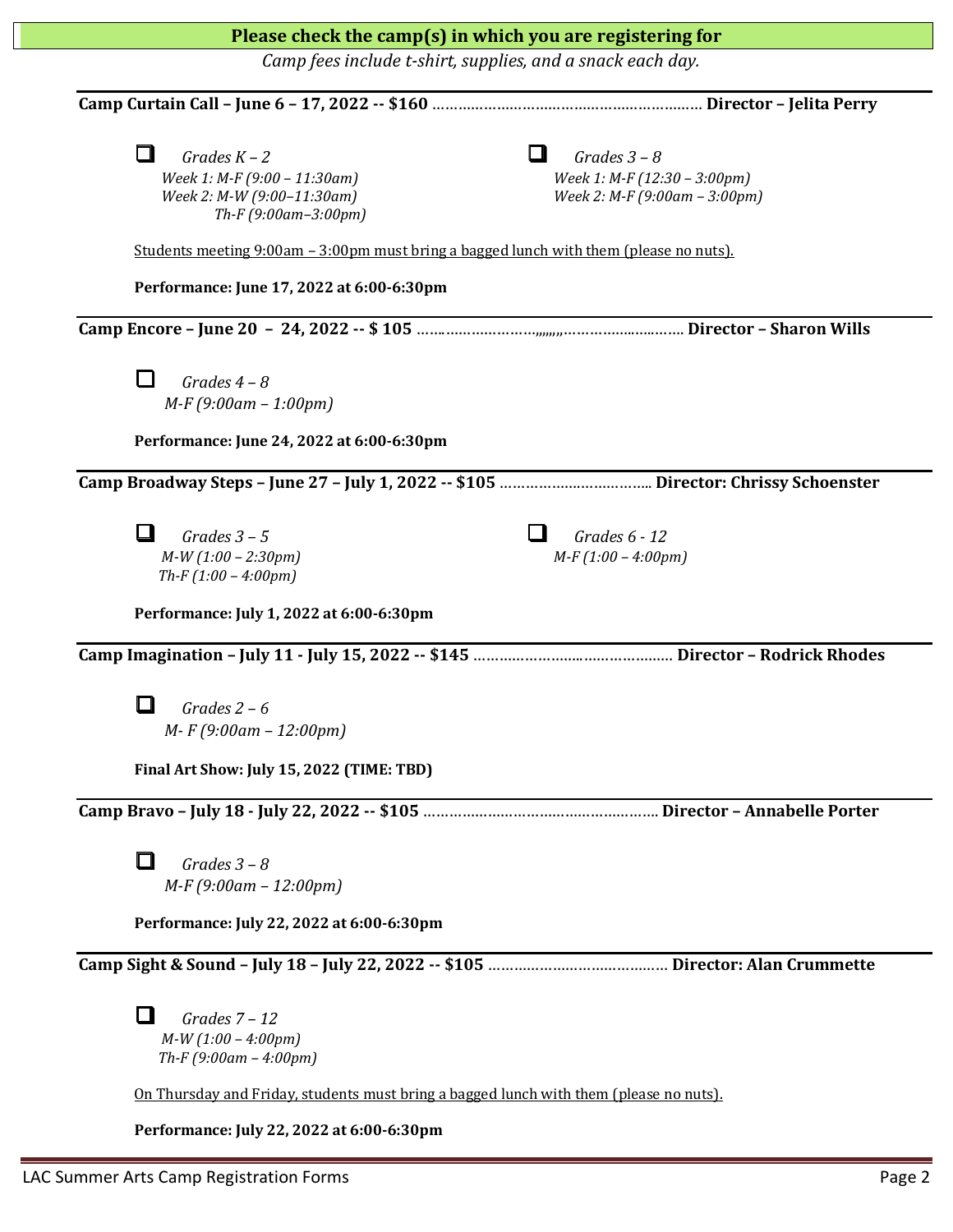# LOUISA Arts CENTER

## Summer Camp 2022 Emergenct Medical Information

Emergency Authorization and Consent for Summer Camp

I/We undersigned parents or legal guardians of the minor registered do hereby give authorization and consent for medical treatment in the event that my child becomes ill or injured during Louisa Arts Center Summer Camp. Louisa Arts Center staff or volunteers are authorized to take one or more of the following actions: a) provide reasonable basic first aid; b) release my child to the person(s) listed below if they have a photo ID that must be presented upon release; c) call the physician indicated; or d) take my child to the hospital and/or give consent for emergency care.

 $\Box$  I have read the above statement and agree.

Signature of Parent/Guardian **Print Name of Parent/Guardian** Date

\_\_\_\_\_\_\_\_\_\_\_\_\_\_\_\_\_\_\_\_\_\_\_\_\_\_\_\_\_\_\_\_\_\_\_\_\_\_\_\_\_\_\_\_\_\_\_\_\_\_\_\_\_\_\_\_\_\_\_\_\_\_\_\_\_\_\_\_\_\_\_\_\_\_\_\_\_\_\_\_\_\_\_\_\_\_\_\_\_\_\_\_\_\_\_\_\_\_\_\_\_\_\_\_\_\_\_\_\_\_\_\_\_\_\_\_\_\_\_\_\_\_\_\_\_\_\_\_\_\_\_\_